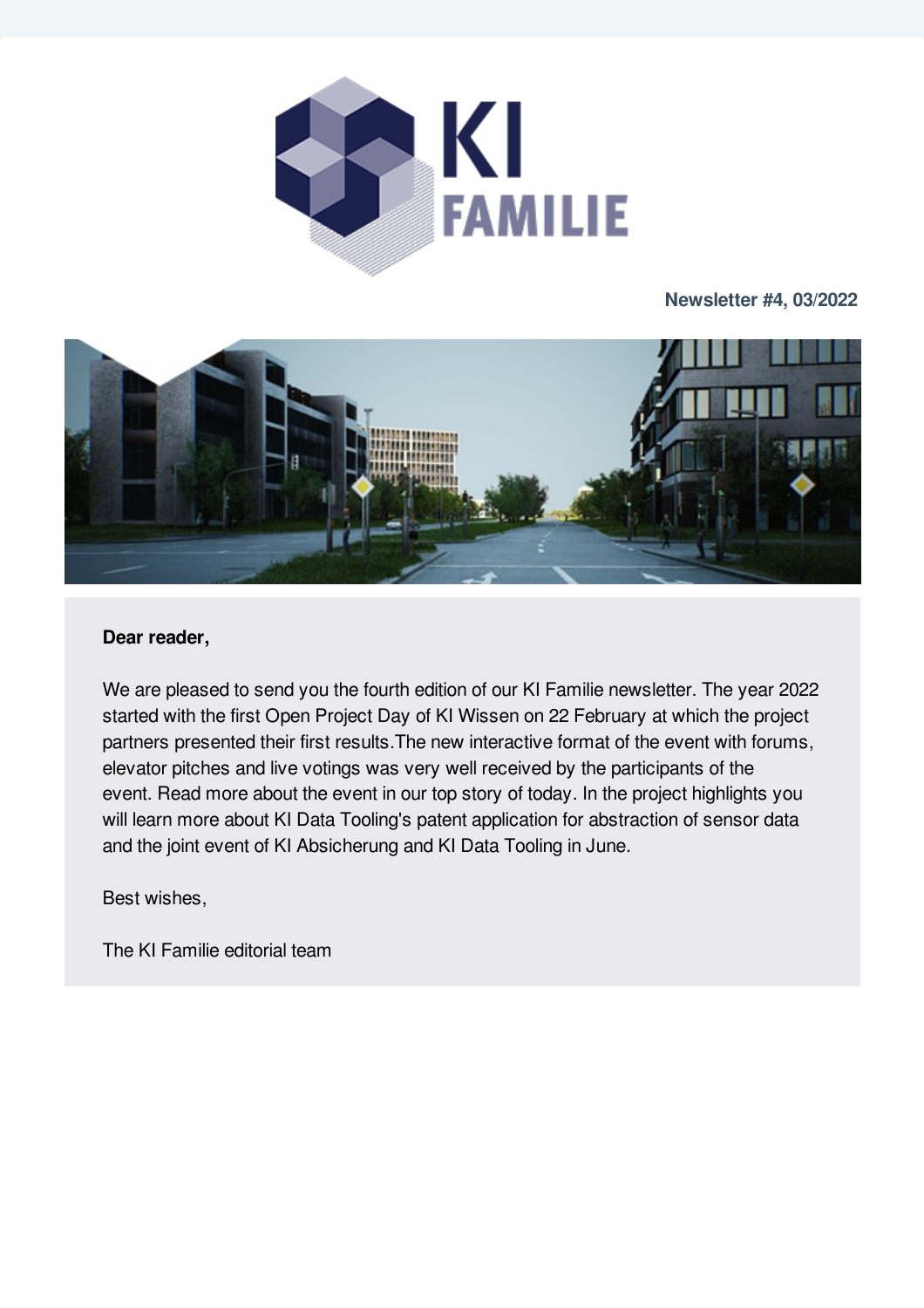

## First Open Project Day of KI Wissen held

On 22 February 2022, the first Open Project Day of KI Wissen took place as a virtual event. At the event, to which all members of the four KI projects were invited, first results and current developments of the youngest project of the KI Familie were presented.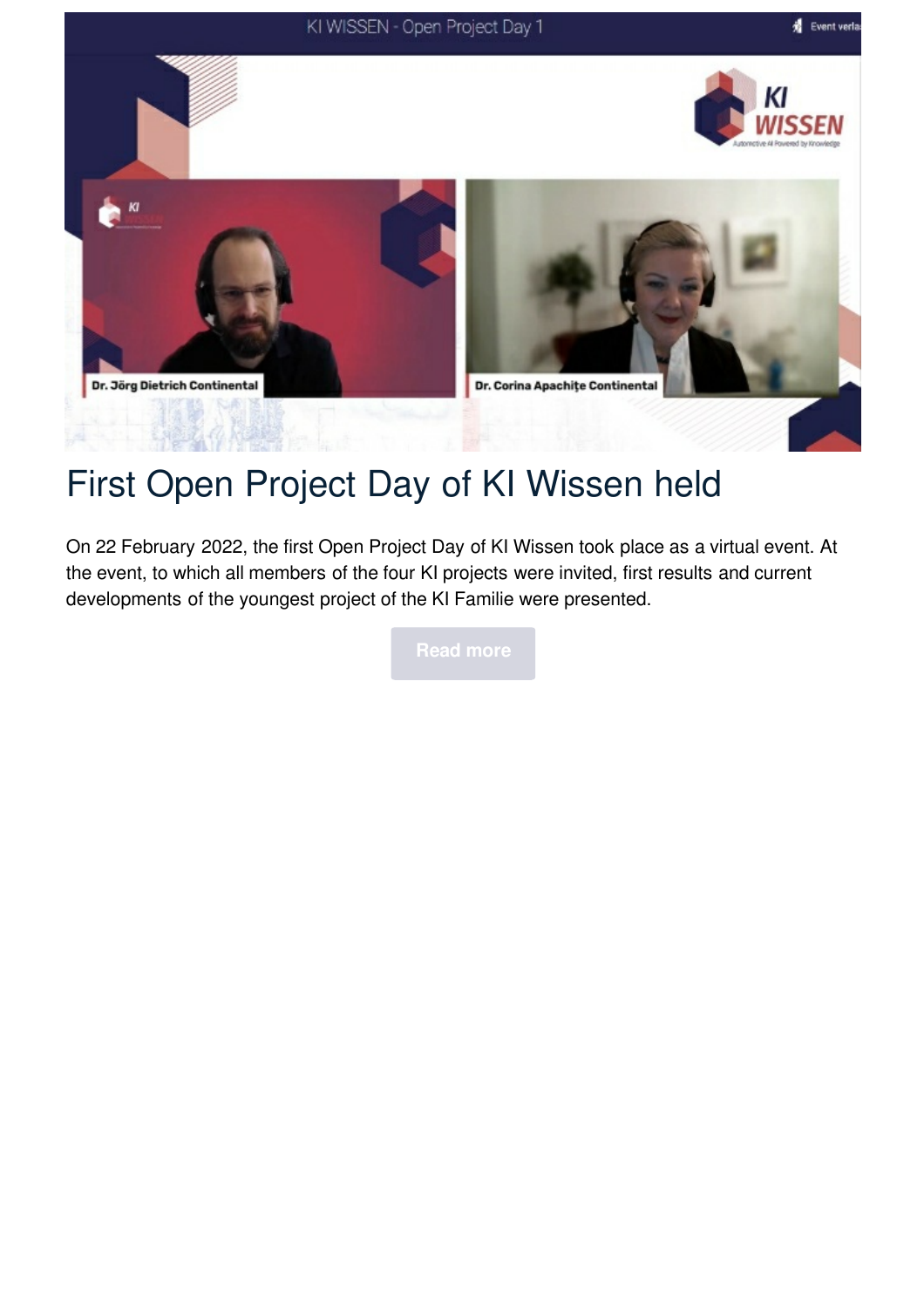# Project Highlights



## Save the Date - Joint event of two KI Familie projects

On 23 and 24 June 2022, a joint event of KI Absicherung and KI Data Tooling, two projects of the KI Familie, will take place in Berlin, Germany. The event can be followed via Livestream.

#### Read more



## Patent application for abstraction of sensor data

KI Data Tooling has filed its first patent application. Hannes Reichert (University of Applied Sciences Aschaffenburg, UAB) and Konrad Doll (UAB) report on the motivation, design considerations, and their general vision of sensor data abstraction methods in automotive perception systems.

Read more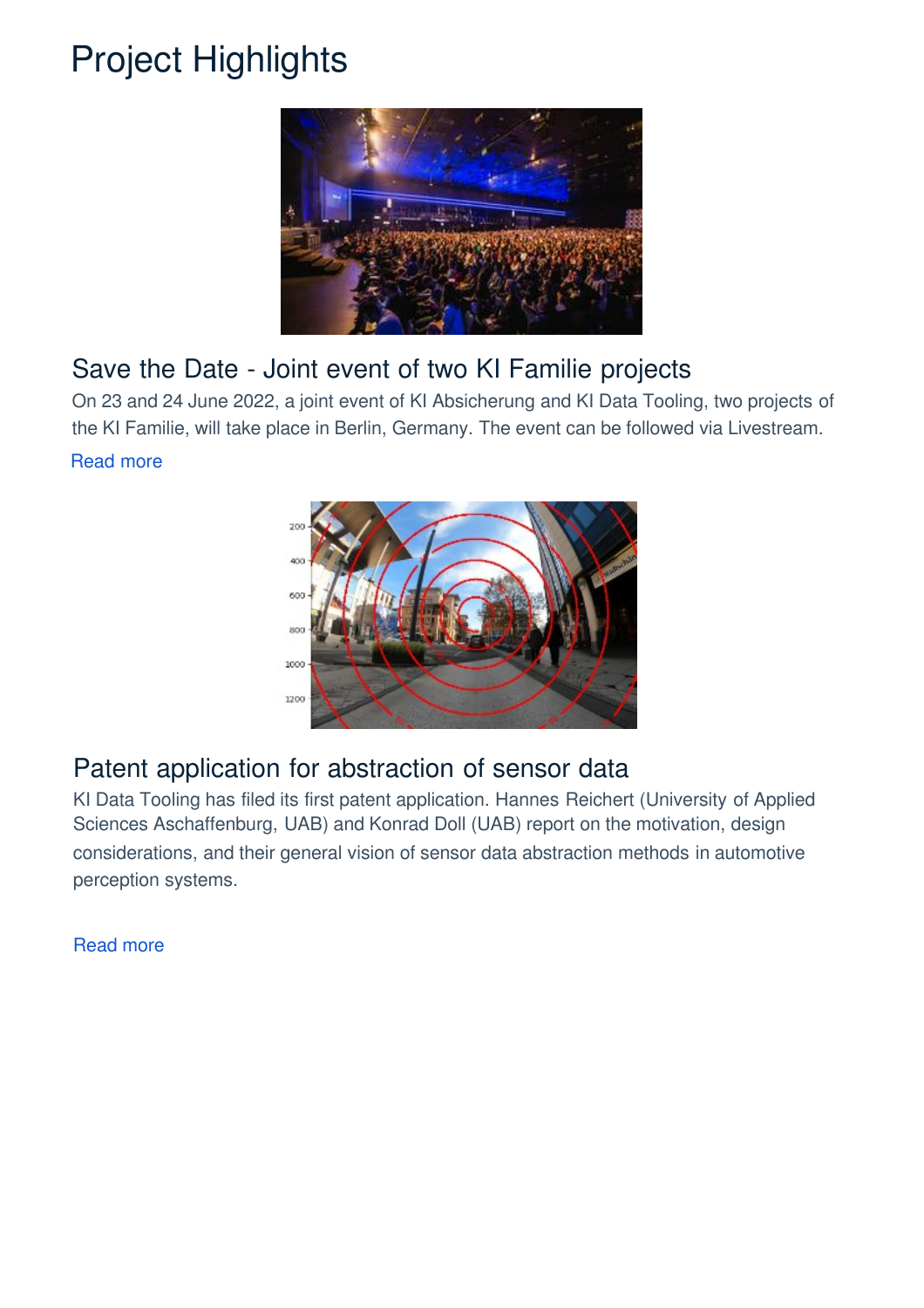# **Events**



### VVM Virtual Mid-term Event

On 15 and 16 March 2022, the mid-term presentation of the VVM project will take place as a virtual event. Register [here](https://en.xing-events.com/VVMmidterm.html)



## **IMAGinE Project Final Event**

Save the Date for the virtual IMAGinE Final Event on 12 May 2022. Concepts and key results of the development of innovative driving assistance systems for cooperative driving will be presented. For more information contact: mario.druse@eict.de or visit: [www.imagine-online.de](https://www.imagine-online.de/home)



35. VDI Conference Fahrassistenzsysteme und Automatisiertes Fahren The 35th Conference "Fahrassistenzsysteme und Automatisiertes Fahren" will be held in German on 17-18 May, 2022 in Aachen, Germany. Find out more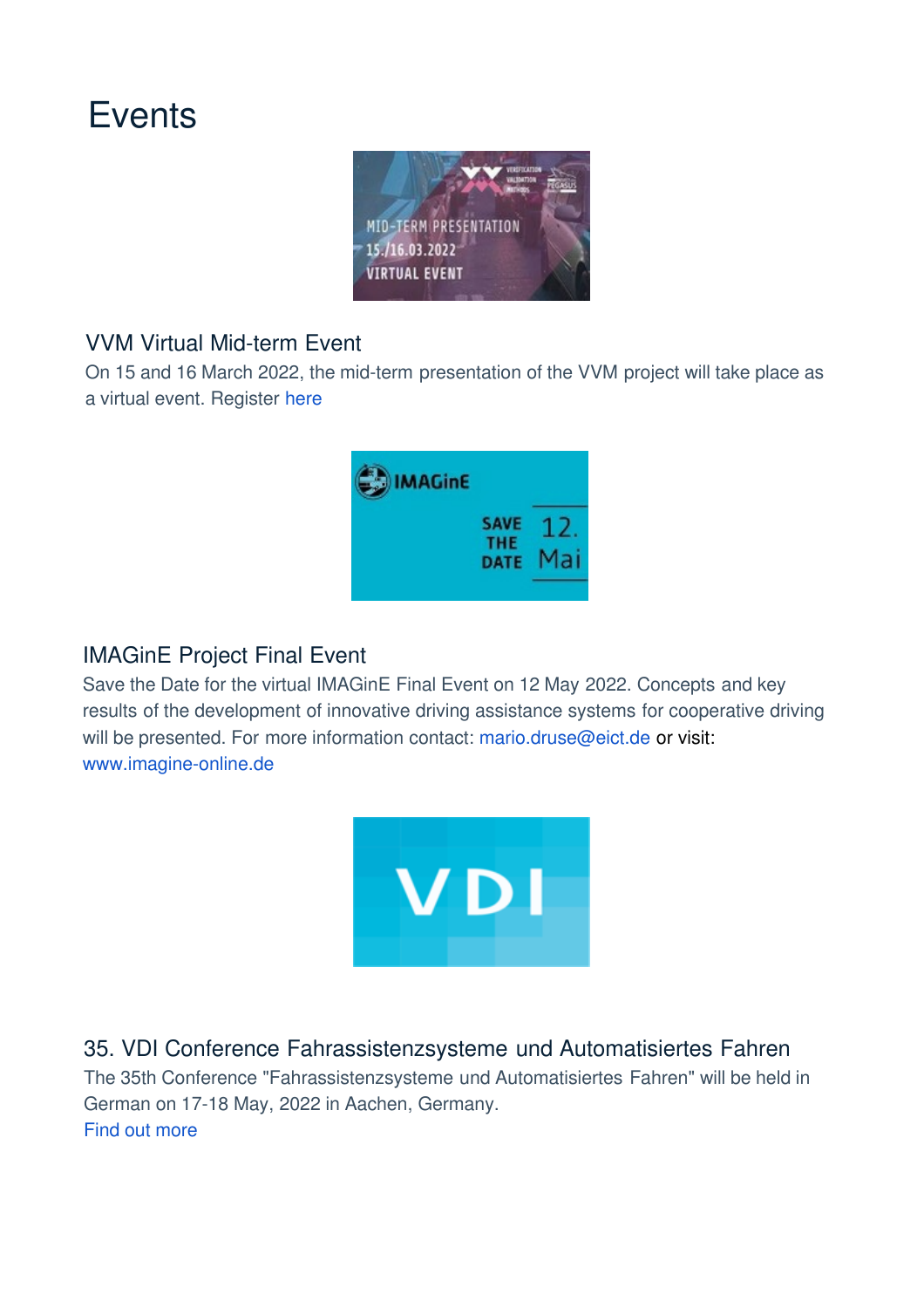

## **ITS** Europe

The 34th ITS European Congress will be held in Toulouse, France on 30 May to 1 June, 2022. Find out more



### @City Final Event

The @City Project Final event will take place on 22 and 23 June 2022 at the Aldenhoven Testing Center, Germany.

Find out more about the project

Register here: veranstaltung@city-online.de



## CVPR 2022

The premier annual computer vision event will take place on 19-24 June, 2022 in New Orleans, USA. Find out more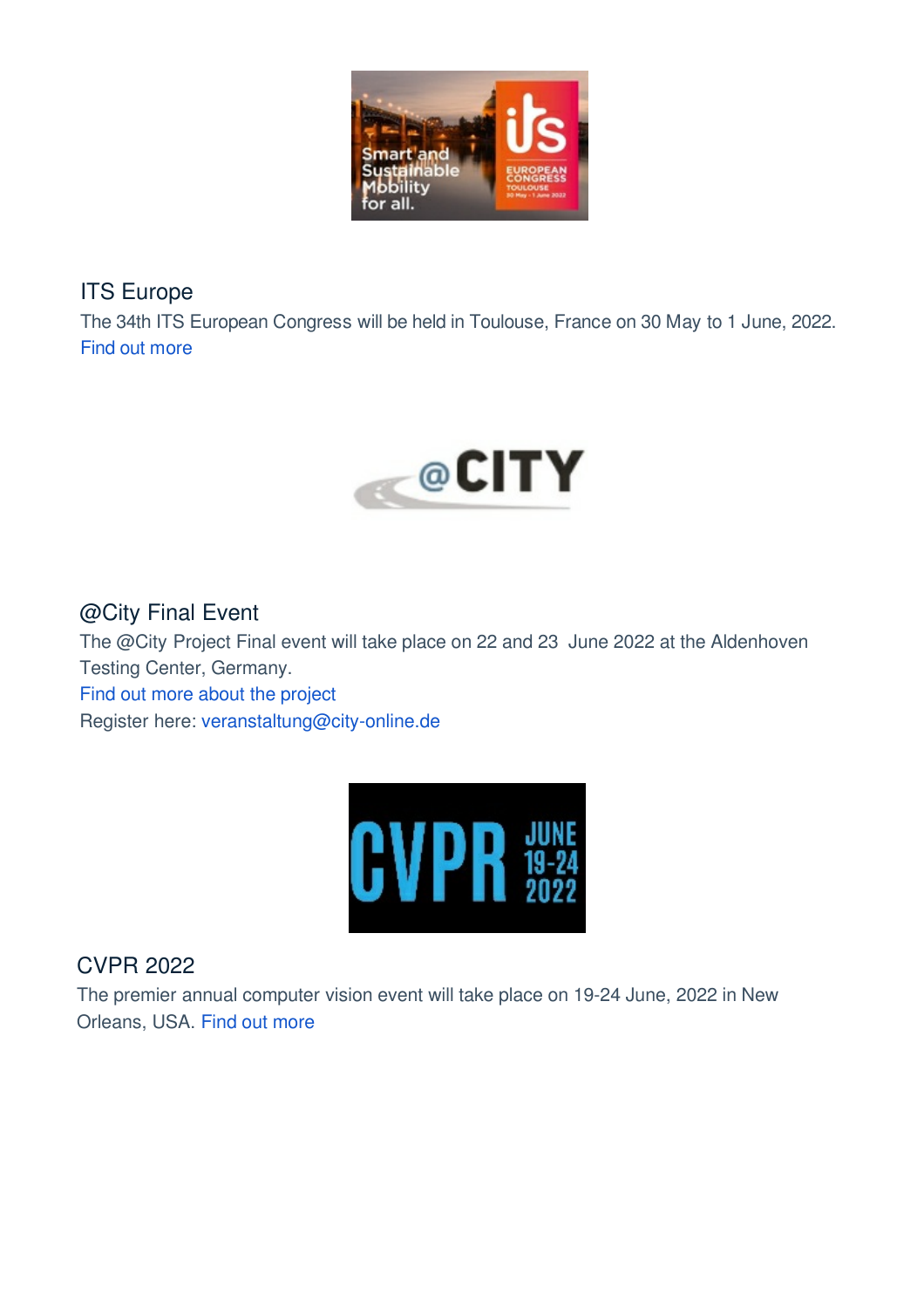

## ITS World Congress 2022

The ITS World Congress 2022 will be held on 18-22 September, 2022 in Los Angeles, USA Find out more

# **Academic Corner**



**Anomaly Detection in Multi-Agent Trajectories for Automated Driving** 

Julian Wiederer, Arij Bouazizi, Marco Troina, Ulrich Kressel and Vasileios Belagiannis Link to publication

### **Learning Temporal 3D Human Pose Estimation with Pseudo - Labels**

Arij Bouazizi, Ulrich Kressel and Vasileios Belagiannis Link to publication

### **SegmentMeIfYouCan: A Benchmark for Anomaly Segmentation**

Robin Chan, Krzysztof Lis, Svenja Uhlemeyer, Hermann Blum, Sina Honari, Roland Siegwart, Pascal Fua, Mathieu Salzmann, Matthias Rottmann Link to publication

## **Projected GANs Converge Faster**

Axel Sauer, Kashyap Chitta, Jens Müller and Andreas Geiger Link to publication

## **On the Frequency Bias of Generative Models**

Katja Schwarz, Yiyi Liao and Andreas Geiger Link to publication

## Adaptive test case selection for DNN-based perception functions

Johannes Bernhard, Thomas Schulik, Mark Schutera, Erik Sax Link to publication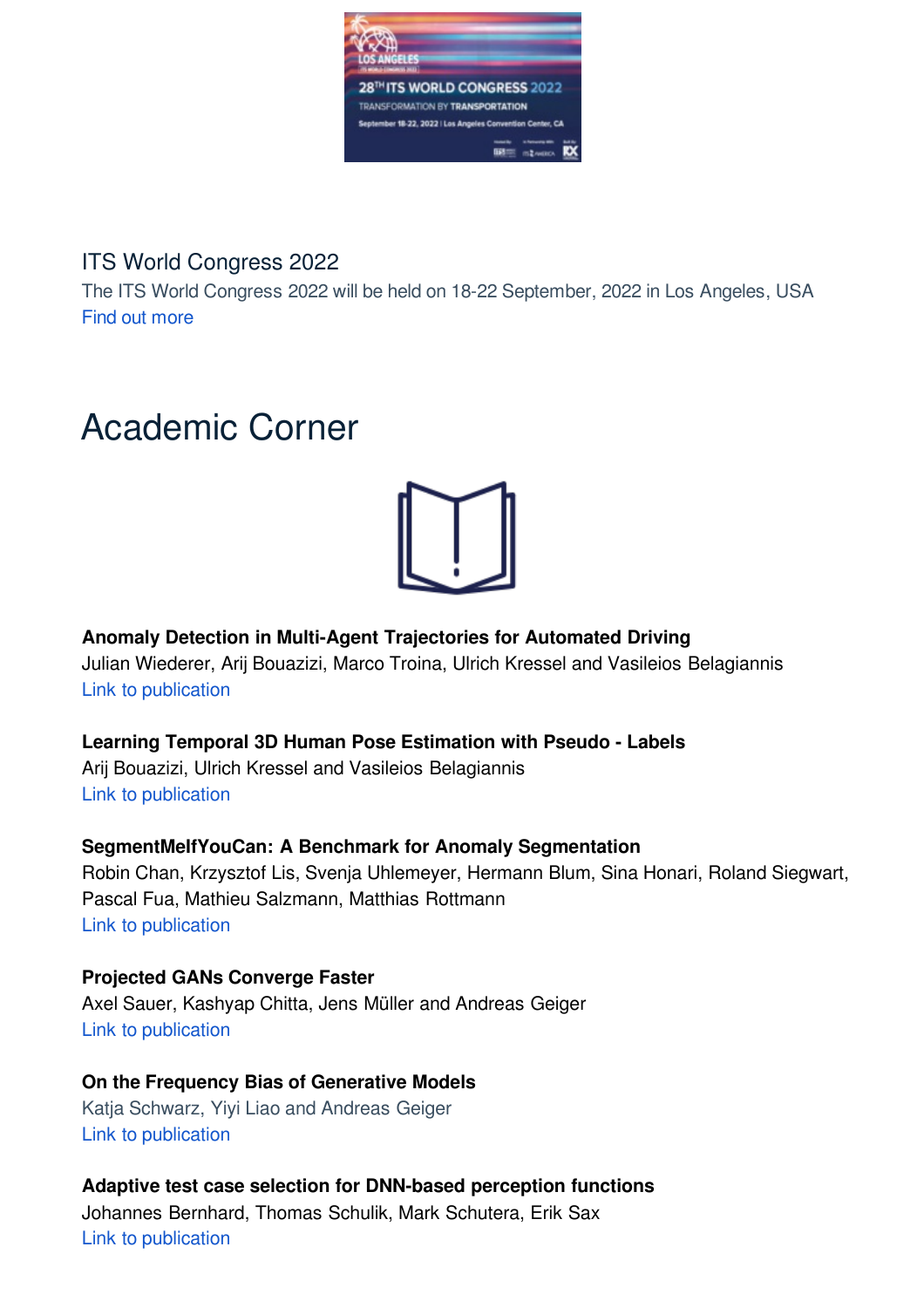#### **Unsupervised Traffic Scene Generation with Synthetic 3D Scene Graphs**

Mert Keser, Artem Savkin, Federico Tombari Link to publication

## **Content Disentanglement for Semantically Consistent Synthetic-to-Real Domain Adaptation**

Mert Keser, Artem Savkin, Federico Tombari Link to publication

Laplace Approximation with Diagonalized Hessian for Over-parameterized Neural **Networks** Tianming Qiu, Hao Shen, Ming Gui, Ziqing Zhao Link to publication

### **On the Necessity of Explicit Artifact Links in Safety Assurance Cases for Machine Learning**

Lydia Gauerhof, Roman Gansch, Christian Heinzemann, Matthias Woehrle, Andreas Heyl Link to publication

### Parameterizable Lidar-assisted traffic sign placement for the augmentation of **driving situations with CycleGAN**

Philipp Rigoll, Patrick Petersen, Jacob Langner, Eric Sax Link to publication

### **Towards Causality-Driven Reinforcement LEarning for Autonomous Driving**

Stefan Rudolph, Tobias Latka Contact the author to get access:  $stefan.rudolph@efs-auto.com$